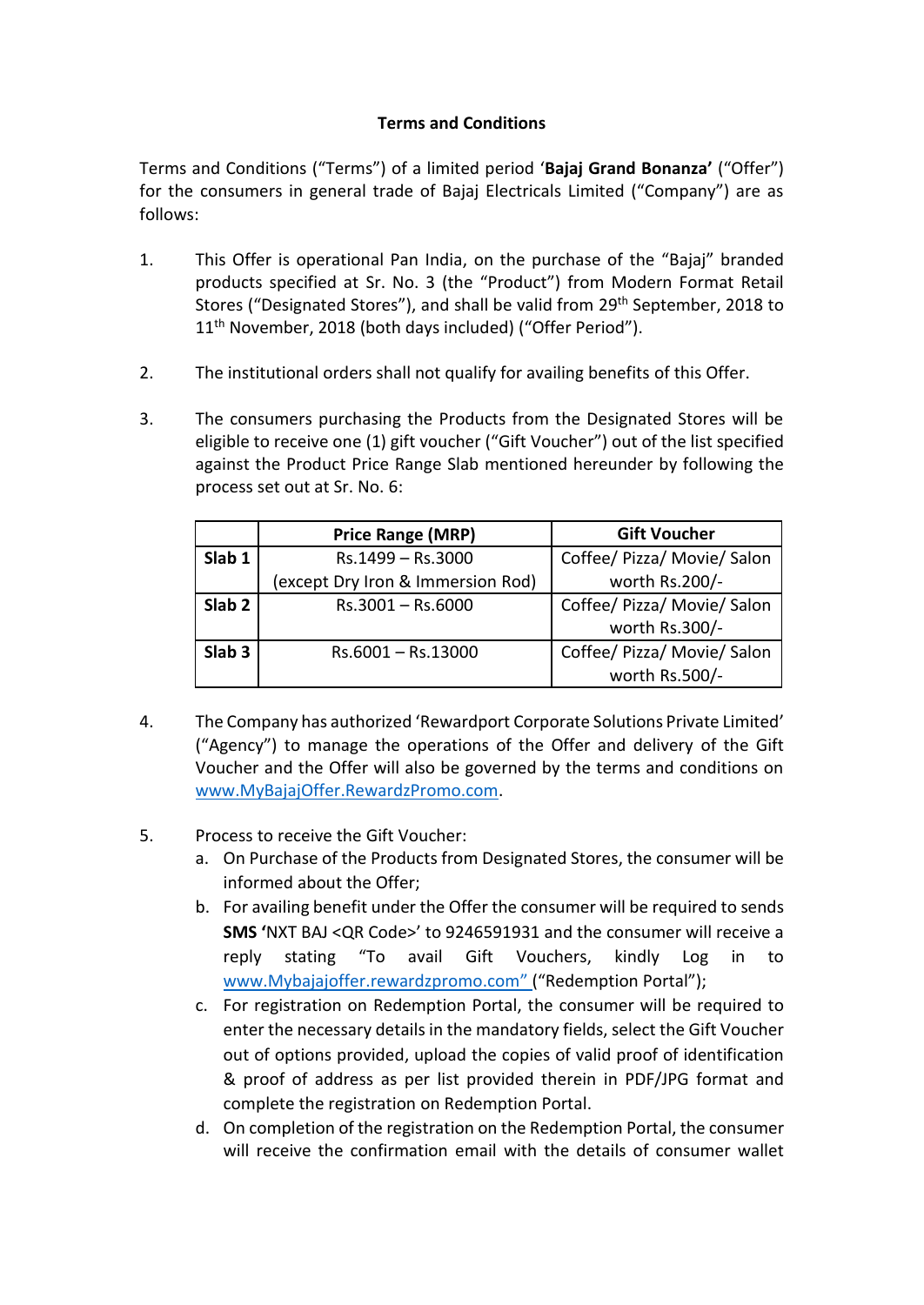account for the Gift Voucher selected and the Gift Voucher will be activated within 48-72 hours.

- e. The Gift Voucher will be governed by terms and conditions attached thereto.
- f. The entry and registration by the consumer following the said process will be unconditional and unequivocal acceptance of the Terms of this Offer.
- g. In the event the consumer is dissatisfied with the Terms of this Offer, his/her sole remedy will be not to participate in this Offer.
- 6. Criteria for availing benefits of the Offer:
	- a. The consumers to follow the process specified at Sr. No. 5 before 5:00 pm on 15th November, 2018. Any registration and/or redemption of Gift Voucher after 5:00 pm on 15<sup>th</sup> November, 2018 will not be valid for any reason whatsoever.
	- b. The directors, employees, dealers, distributors, agents, vendors, representatives, business associates of the Company and/or the Agency and/or their family members and/or anyone else connected in any manner with the Offer, shall not be eligible to avail the benefits of the Offer.
	- c. The participation in the Offer will be valid for individual QR Code and multiple entries by the consumer using the same QR Code will not be permitted.
	- d. For registration of QR Code, one mobile number can be used only once, however one Email ID can be used twice, i.e. for the purpose of registration of the second QR Code the consumer will be required to use another mobile number though same email ID can be used.
	- e. The consumers will have to bear incidental costs (if any) for availing benefit under this Offer/ Gift Voucher.
	- f. For any queries pertaining to the Offer, the consumers are required to write to the Agency at [mybajajoffer@rewardport.in](mailto:mybajajoffer@rewardport.in) or call the Agency on +91 22 4027 00 83/91/70/37/38 from Monday-Friday between 10:30 a.m. to 5:30 pm excluding public holidays and bank holidays.
- 7. The Gift Voucher will be subject to the validity period mentioned in respect thereof. In the event of consumer failing to avail the benefit under Gift Voucher within its validity period, then he/she shall deemed to have waived the claim in respect thereof and the validity period in respect hereof shall not be revived/ extended.
- 8. The Gift Voucher offered are subject to stock availability and the Company reserves the right to substitute the Gift Voucher under this Offer with an alternate gift of equivalent value at its own discretion.
- 9. The benefits under this Offer cannot be availed along with any other offer/ gift voucher by the Company in respect of the Products.
- 10. The Company and the Agency will not be responsible for the quality of services provided by third parties to the consumer utilizing a benefit of Gift Voucher.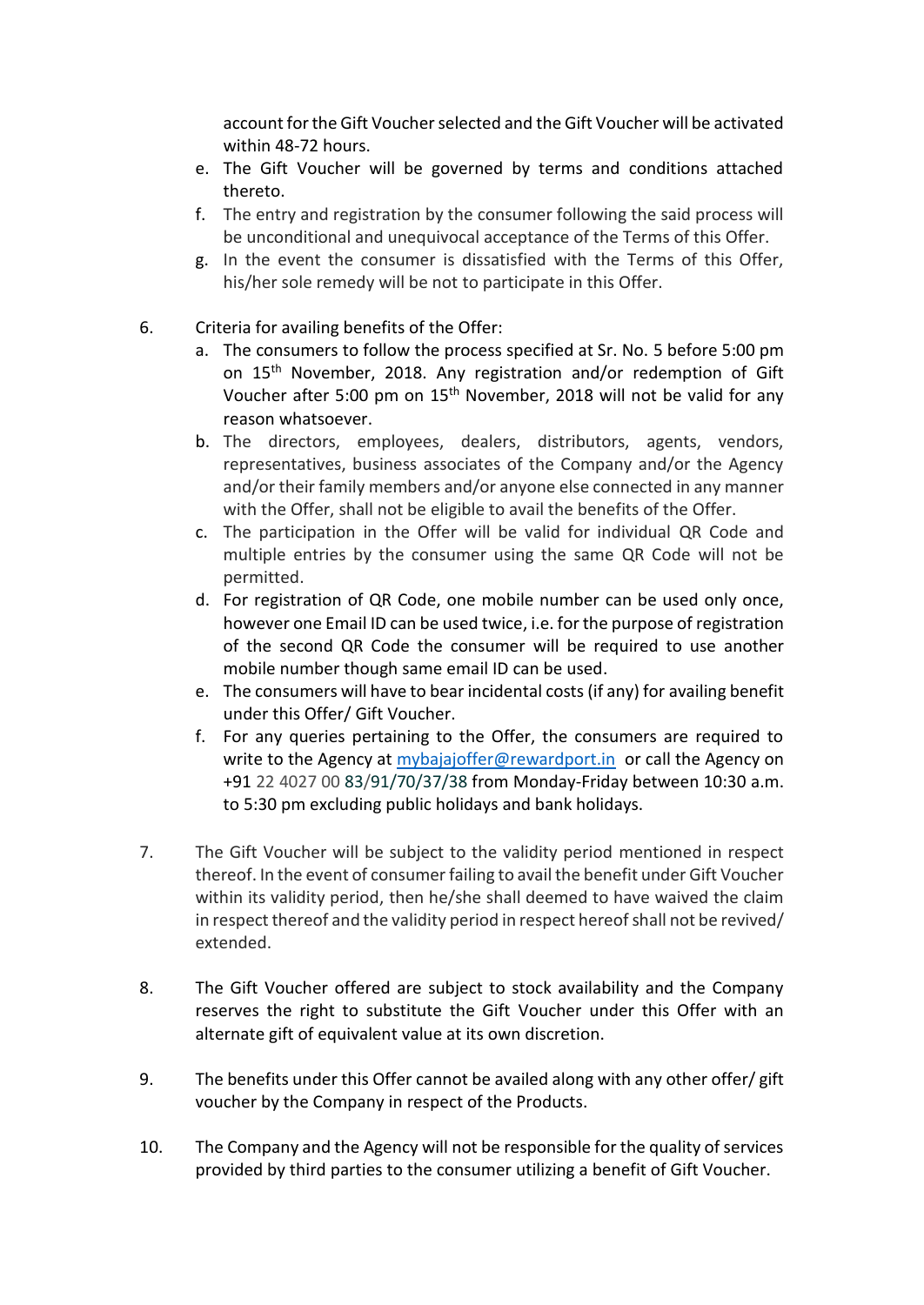- 11. For availing the benefit of the Gift Voucher, the consumer shall voluntarily assume all risks and dangers incidental to attending the respective outlets, and hereby waives any claims for loss, damage, personal injury or death against the Company, the management of the Company, the Agency, any agent of the Company, and all of their respective affiliates, agents, officers, directors, and employees.
- 12. Bookings done/ benefit availed by using the Gift Voucher cannot be changed/ postponed/ cancelled and no refund in respect thereof will be granted.
- 13. The Benefit under this Offer is non-transferrable, non-refundable and no physical cash payment will be made/ credit note be issued in lieu thereof. The Company/ Agency reserves the right to call upon the consumer to submit any document for verification of identity at its sole discretion.
- 14. The consumer participating in this Offer for availing the benefit, would deemed to have been waived the 'Do Not Disturb' status ("DND").
- 15. The Company/ Agency does not accept any responsibility for any damage, loss, injury, or disappointment of any kind suffered by the consumers by availing the Offer.
- 16. The Company shall not be responsible for any tax implications that may arise for the consumer from the Offer.
- 17. The Company will not be responsible for any quality issues in respect of the benefits of the Gift Voucher. The Gift Voucher is offered on "AS IS" basis and WITHOUT WARRANTY OF ANY KIND, either express or implied, including but without limitation, the warranties of merchantability or fitness for a particular purpose, either from the Company and/or Agency and/or any other entity/ person.
- 18. The Company/ Agency will not be liable for any loss or damage due to act of God, Governmental actions and/or other force majeure circumstances, and will not be liable to pay any amount as compensation or otherwise for any such loss.
- 19. This Offer is in no way sponsored, endorsed or administered by, or associated with any outlets/ their respective brands or any of its affiliates and by participating in this Offer the consumer shall release all such parties from any claims.
- 20. The Company/ Agency will not be responsible for downtime on the mobile network/ internet connection and related services, caused due to technicalities (like failure of equipment, configuration issue, network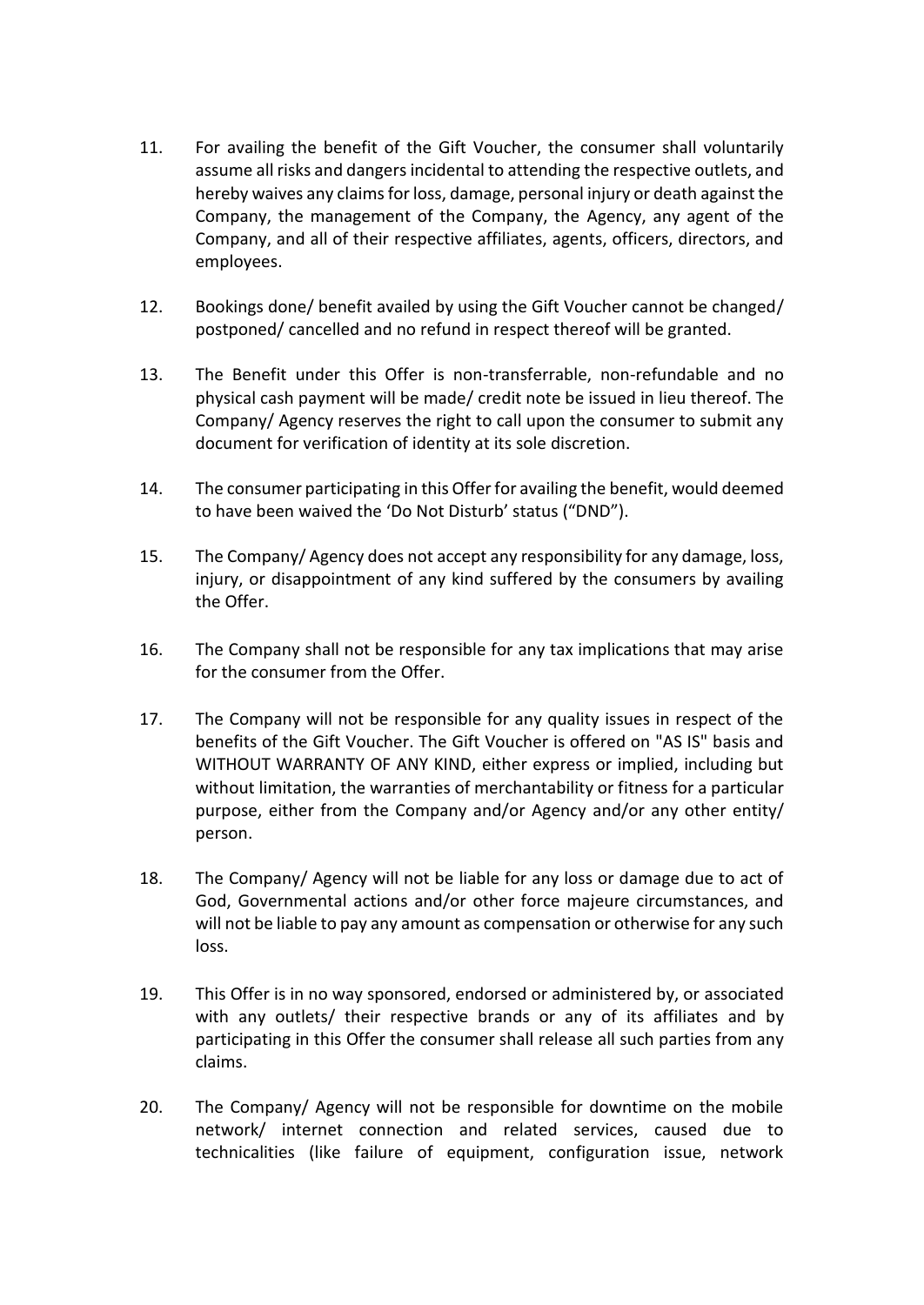congestion etc.), or due to decisions/ changes in regulations that are carried out by any statutory/ regulatory authority.

- 21. Any attempt to deliberately damage the Company's and/or Agency's website or the information on the website, to cause malicious damage or interference with the normal functioning of the website, or to otherwise undermine the legitimate operation of this Offer may be a violation of criminal and civil laws and should such an attempt be made, whether successful or not, the Company and/or Agency reserves the right to seek remedies and damages from any such person, as may be permitted by law.
- 22. The Company/ Agency will not be liable for any loss or damage in the event the Company and/or Agency and/or its representatives cannot perform their respective obligations under the Offer on account of circumstances beyond their control in the nature of fire, explosions, natural calamities, state emergency, riots, government restrictions or on account of computer virus, bugs, tampering, unauthorized intervention, technical failures or any other force majeure condition, and will not be liable to pay any amount as compensation or otherwise for any such loss.
- 23. The Company and the Agency accepts no responsibility for late, lost, incomplete, incorrectly submitted, delayed, illegible, corrupted or misdirected entries, whether due to error, omission, alteration, tampering, unauthorized data hacking, deletion, theft, destruction, virus attack, transmission interruption, communications failure, hardware failure or otherwise. The Company and the Agency shall not liable for the consequences of consumer error illegible/ incomplete/ invalid entries and claims in respect thereof.
- 24. The consumers shall comply with the Terms and waive any right to claim any benefit out of ambiguity in the Terms and release, indemnify and hold harmless the Company, its affiliates, their respective officers, directors, employees, agents, representatives and the Agency from and against any and all liability, loss, injury, damage, claim, cost and expense whatsoever arising directly or indirectly from the Offer.
- 25. The Company reserves its right to amend the Terms of the Offer and/or extend the validity period and/or cancel/ discontinue the Offer or any part thereof without giving any reasons or a prior notice therefor. It will be responsibility of the consumers to keep themselves apprised of the same.
- 26. In the event, the Offer is termed as void due to introduction of any new legislation or by amendment of existing legislation or by judicial orders, the Company shall not be liable to award any Gift or any compensation in lieu thereof to the customers.
- 27. The decision of the Company in any dispute arising out of or in connection with this Offer shall be final and binding.